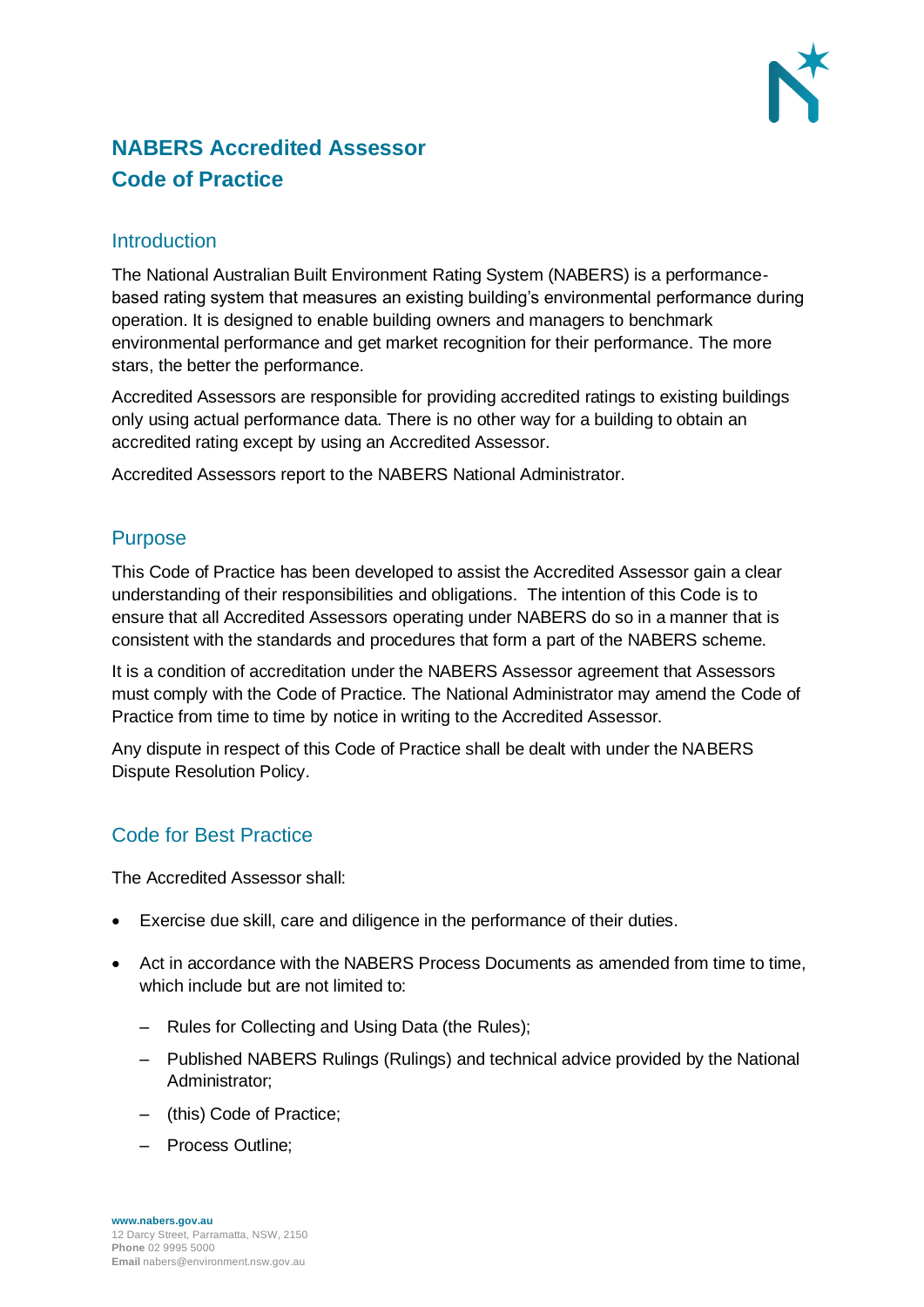- Dispute Resolution Procedure;
- Information Transfer Procedure;
- Renewal Procedure;
- Accreditation Procedure;
- Rating Auditing Procedure;
- Auditing Policy;
- Insurance Procedure; and
- Fees and Payments Procedure.

These documents are amended periodically and are available on the NABERS Members' website at www.nabers.gov.au/members (under Resources>Process Documents).

- Complete accredited ratings in accordance with the NABERS Rules for Collecting and Using Data (the Rules); any published NABERS Rulings (Rulings) and any technical advice provided by the National Administrator and submit an application for an accredited rating and certificate on behalf of the customer.
- Complete the required tasks for a customer as soon as it is reasonably practicable.
- Inform customers or potential customers of their responsibilities and the implications of the scheme by referring them to the NABERS Members' Website at www.nabers.gov.au and the Terms and Conditions.
- Confirm the customer and the assessor agree with the terms and conditions to complete the application process. Once approved by both parties the assessor lodges the application with the National Administrator for processing.
- Provide their own time to assist in the conduct of any audits and immediately act to remedy any issues raised during an audit, this includes audits of ratings performed under previous agreements. It is not the discovery of an error, but the failure to remedy that error that is to be considered grounds for accreditation being revoked.
- Not make disparaging remarks, whether in commentary at public events or in materials intended for publication, about the NABERS program or the National Administrator's administration of the NABERS Program that could reasonably be expected to damage the reputation of or goodwill toward the NABERS program, negatively reflect on the NABERS program or adversely affect the viability of the NABERS program.
- Provide the National Administrator with seven (7) days' notice of any public events at which they will be providing commentary on the NABERS program and provide any such papers for the National Administrator's review and approval.
- Not speculate on future policies related to the NABERS program unless using wording directly from NABERS publications or otherwise approved by the National Administrator.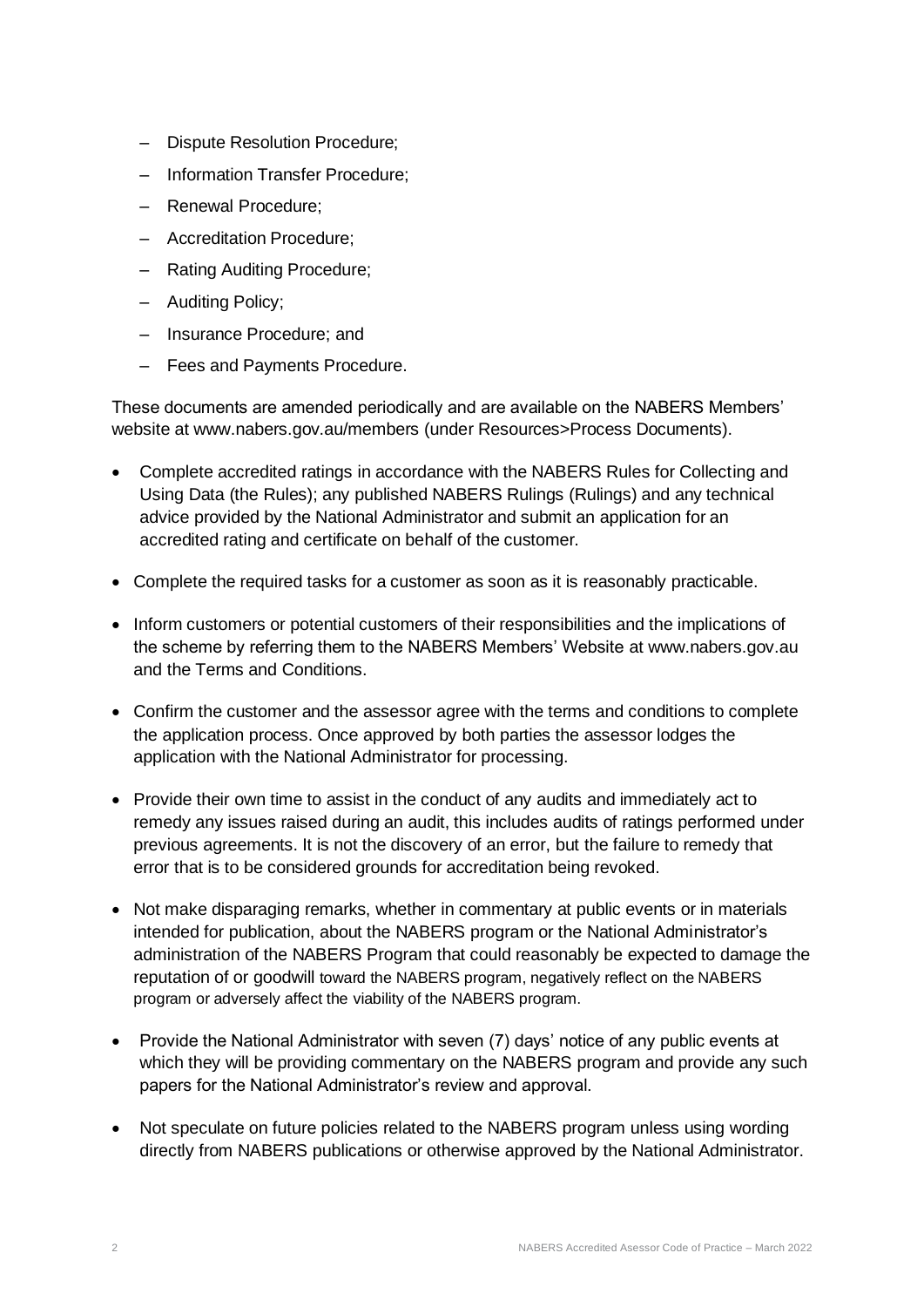- Promote the use of the NABERS Trademark to all commercial customers, and provide or arrange to provide those commercial customers that are eligible to use the NABERS Trademark, with the Brand Guidelines describing the use of the NABERS Trademark by commercial customers.
- Act on their own behalf and not represent themselves as acting on behalf of another individual or organisation without authority.
- Have a working knowledge of all relevant regulations in place such as trade practices legislation.
- Act promptly, fairly, and honestly with all available information and work to the standard reasonably expected by a practitioner in the industry.
- Not mislead or deceive any parties in negotiations or transactions.
- At all times be aware of the confidentiality of information and not use or disclose this information for any purpose other than that required under the terms of the NABERS scheme.
- Not accept a fee or commission from any person other than the customer or the customer's agent in relation to services provided under the NABERS scheme.
- Only receive a fee for providing a rating certificate regardless of the final rating. A bonus of any kind, or commission based on the number of stars achieved is strictly prohibited.
- Disclose to the National Administrator any potential conflict of interest when making an application for an Accredited Rating and Certificate. Failure to notify a potential conflict of interest, whether real or perceived, will lead to accreditation being revoked.

## Conflict of interest

A conflict of interest can be broadly defined as a situation where your actions as an Accredited Assessor may be at odds with another role where there are circumstances which mean that:

- The NABERS Assessor is not capable of exercising objective and impartial judgement when conducting the NABERS rating; or
- A reasonable person, with full knowledge of all relevant facts and circumstances, would conclude that there is a real risk that the NABERS Assessor would not be capable of exercising objective and impartial judgment when conducting the NABERS rating.

This conflict may be seen to encourage a rating that is either higher or lower than a true rating. This can include but is not limited to the following situations: